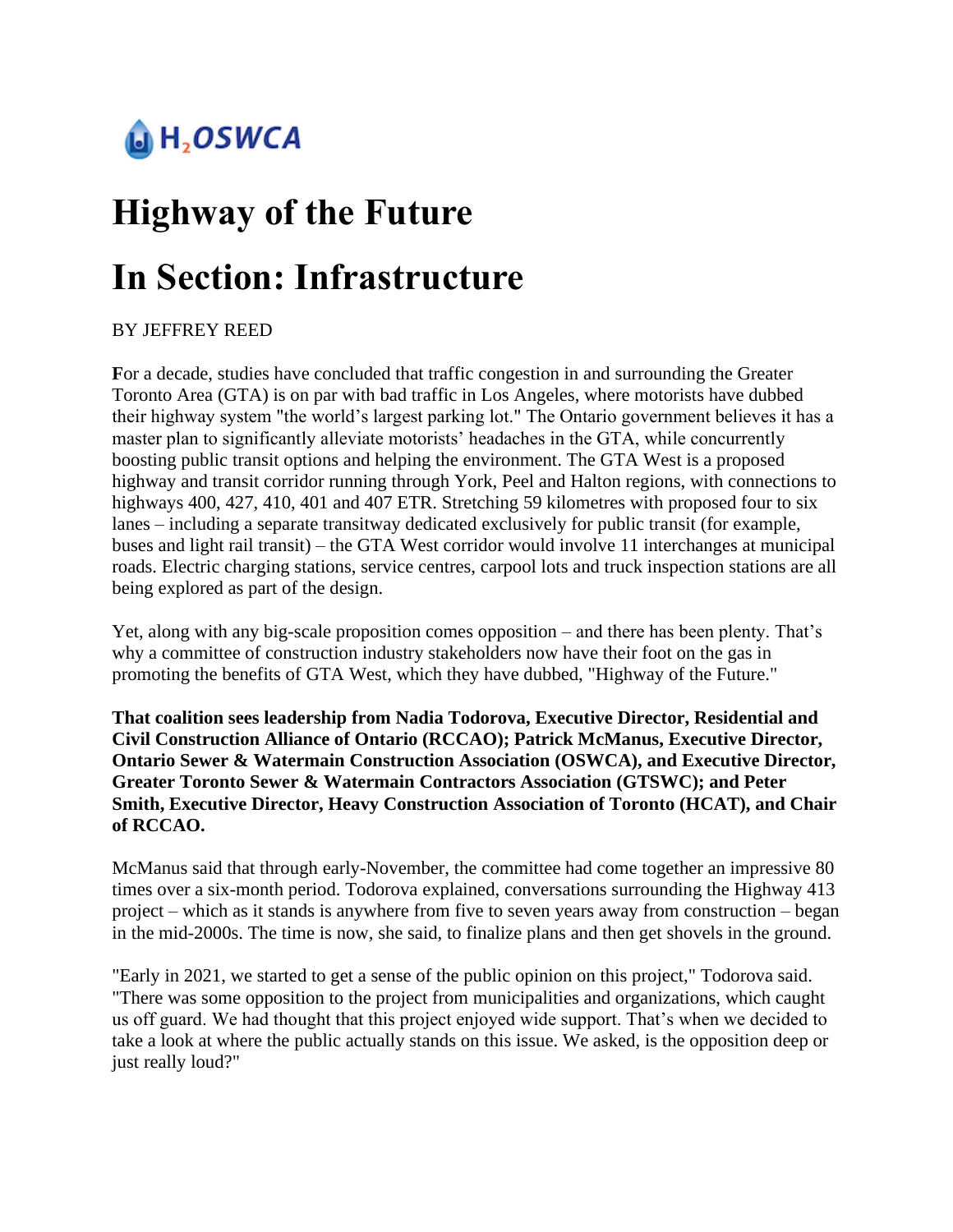### **NEW CORRIDOR GAME-CHANGER FOR GTA**

Extending from Highway 400 between King Road and Kirby Road, to the 401/407 ETR interchange near Mississauga, Milton and Halton Hills, the GTA West corridor is designed to fight congestion, create jobs and prepare for the massive population growth expected over the next three decades. It's part of the Province of Ontario's plan to expand highways and public transit across the Greater Golden Horseshoe – one of the fastest-growing regions in North America.

GTA West would include an adjacent transitway aiming to assist in making public transit an appealing option, in particular amongst residents of underserved municipalities. It's along the lines of other investments including subway expansion plans, GO expansion and the Hurontario LRT, according to the GTA West blueprint.

According to the GTA West corridor plan, a new 400-series highway and transitway would significantly reduce travel times for drivers in York, Peel and Halton regions. It projects that by 2031, more than 300,000 trips would be taken on the highway each day, with a motorist travelling the entire 59-kilometre stretch seeing a 30-minute time savings as opposed to someone travelling Highways 401 and 400.

"There's very little room for growth left in Toronto and Mississauga, while there are tremendous amounts of growth ongoing in Barrie, Innisfil, Bradford, Kitchener-Waterloo and Guelph," explained McManus. "GTA West is really meant to connect those areas with east-west travel. Right now, anyone travelling between Kitchener-Waterloo and Barrie basically has to go into the heart of Toronto. Talk is that we will have more than two million more people moving into this area by 2041. You must have a way to move people, and transit is an option. But it's not the only option, because we live where people love their vehicles."

The GTA West corridor plan also cites statistics that congestion is already costing the GTA \$11 billion each year in lost productivity, which adds to the costs of goods and creates emissions. With the Greater Golden Horseshoe region expected to attract one million new residents every five years moving forward, and a population projection of nearly 15 million by 2051, and with the number of trucks hauling goods in that region expected to double during that time period, the GTA West corridor is self-defined as the best solution for alleviating the oncoming realities of transportation.

According to the GTA West blueprint, the new corridor is expected to generate up to \$350 million in real GDP per year during construction, and is expected to support an average of up to 3,500 jobs each year during that period. More than \$785 million worth of goods per day move on Ontario's highways. Once travelled, the new corridor would help goods travel faster to and through the GTA, and will in turn significantly boost the economy in Ontario and Canada as part of a long-term solution. And it will provide a means of recovering from the COVID-19 pandemic's effects on the economy. The new corridor would be designed to help attract new businesses to the area, as well as connect people to major employment centres.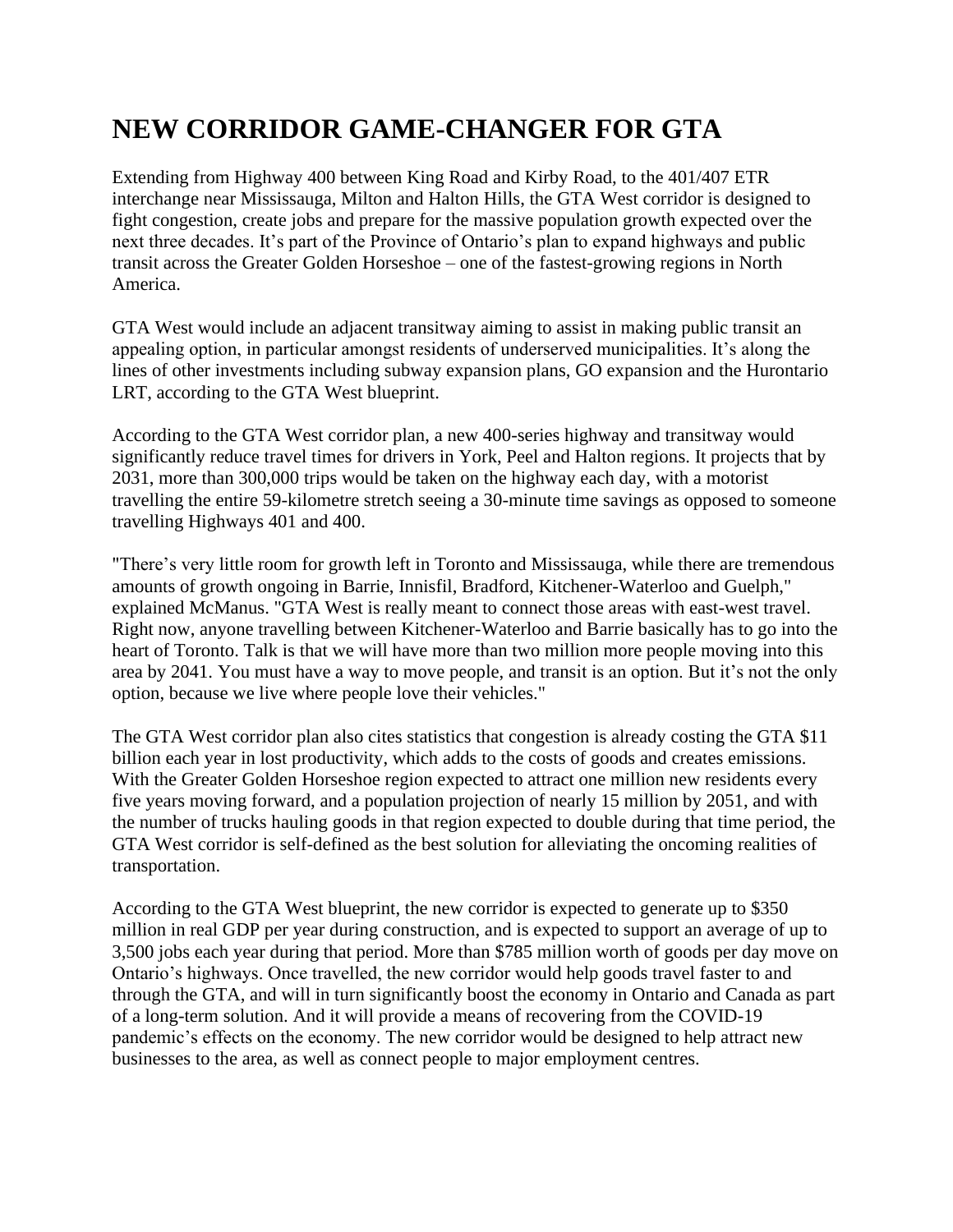"We're now calling it the 'GTA West Transit Corridor' because it's not just a highway," Smith explained. "We'll have a transitway immediately next to the highway. They're not making the mistake of not having it wide enough. It will have room for expansion. But even if we were to snap our fingers and say we're going to build a highway today, that's not going to happen."

### **FACING OPPOSING VIEWS**

Highway 413 isn't without its critics, and neither is Ontario Premier Doug Ford in his advocacy of the project. For example, city councillors in Vaughan voted against the project over environmental concerns. Mississauga and Brampton are also opposed to building the new highway. Even federal Environment Minister Jonathan Wilkinson has weighed in, stating there might be cause for a federal review of the project since, as those opposed to the project believe, it could affect endangered species and increase greenhouse-gas emissions.

After an advisory panel concluded that Highway 413 would save only 30 seconds in travel time, Ontario's Liberal government buried the project in 2018. And an editorial by *The Globe and Mail* in late-October 2021 made the argument (in reference to Google Maps) that a one-way trip along the new highway's route – if Highway 407 were travelled instead – would take about 50 minutes during rush hour. The editorial questioned Ford's claim that Highway 413 would reduce travel time by 20 minutes.

Smith said the Province is about halfway through its environmental assessment on the proposed Highway 413 route. "The Ministry of Transportation has been building across wetlands for a long time, and technology used to minimize the environmental impact continues to improve. The days of just cutting down a virgin forest are long gone. There are best practices – all kinds of environmental remediation.

"We have to assure everyone that the appropriate steps will be taken," he added. "We're keeping up a certain amount of pressure with the federal government because they keep thinking that they're going to step in and perhaps do some sort of environmental assessment which would needlessly slow the process. The Province itself has jurisdiction over its own highways. The Province will do the right thing when it comes to environmental issues."

**THERE'S A MOVEMENT AWAY FROM THE INTERNAL COMBUSTION ENGINE, AND WE THINK THAT SOMETIME BETWEEN 2030 AND 2040 WE'RE GOING TO SEE A MOVEMENT GOING AWAY FROM MANUFACTURING THEM ALTOGETHER. WE'LL SEE A SHARP INCREASE IN THE NUMBER OF ELECTRIC VEHICLES ON OUR HIGHWAYS. SO THE HIGHWAY WILL BE BUILT AT A TIME WHEN WE'RE SEEING MASSIVE CHANGE.**

In addition, Smith said anyone who claims GTA West would save only 30 seconds commuting is wrong in their assumption. "If you take Highway 401 to Highway 400, and then go north to King's Sideroad, or you cut across land on the diagonal, then you know that there is a huge distance savings by going diagonal rather than the square. And of course, people pay money to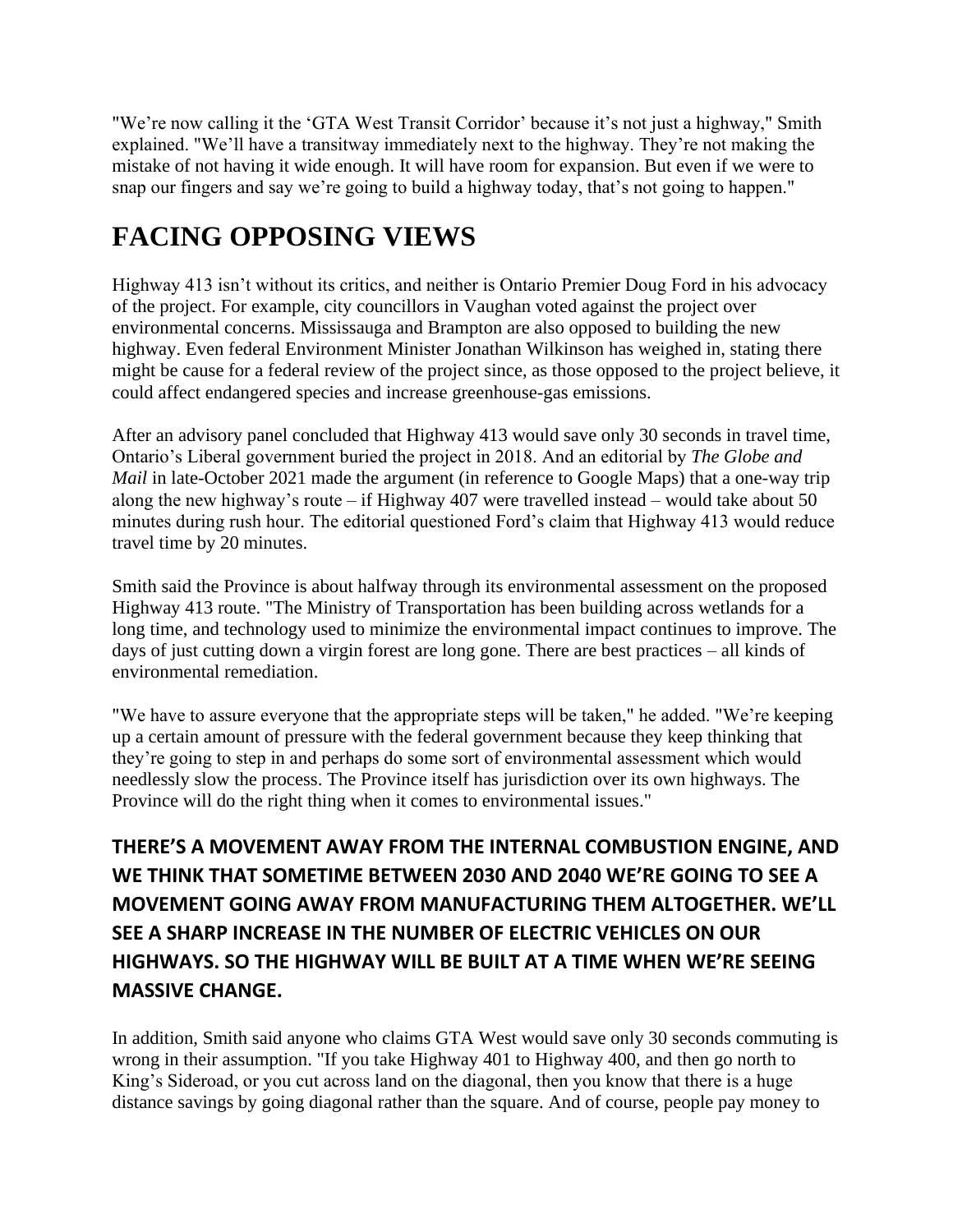take Highway 407 because there's a lot less traffic, and it's faster. Plus, to talk about [Highway 413] creating more capacity and increased gridlock makes no sense."

The committee decided to test the waters with two independent polls: one with Mainstreet Research, another with Campaign Research. Todorova said overall, support in favour of the project is 2:1, with support especially strong among men, and support robust in the 35-49 age group. However, polling showed that all age groups support the project, with support especially strong in the city of Toronto and the GTA.

Poll results are being shared with municipalities, as well as with provincial and federal government officials. Todorova said, "We want to bring a different perspective to this project and present the corridor as something necessary for our future. It's going to address the expected growth, including the increase of goods movement we're going to see – e-commerce space is only going to increase. I think the COVID-19 pandemic engrained the e-commerce space into our psyche to the extent that we want our packages delivered yesterday."

As well and planning for the future, the GTA West could be designed with dedicated areas for electric vehicle charging stations which in turn would encourage more motorists to choose cleaner transportation options. The new corridor could also enable vehicle-to-infrastructure communication – a key element of the next wave of automated vehicles which is already part of a \$1.3-trillion global market.

"We also want to emphasize to decision makers that this corridor is unique in its innovative nature," Todorova said. "It's very innovative with its dedicated space for transit needs – it could be a bus transitway, or it could be converted into an LRT (Light Rail Transit) if the need arises.

"We also need to talk about the future in terms of how Canada has pledged to transition all new cars and light-duty trucks to zero emission by 2035. That really adds a new perspective to the role that highways will play in society: they'll be important facilitators of environmental stewardship," she said.

McManus said the advocacy committee involving industry stakeholders was formed at a time when there was a lot of negative media coverage surrounding the project. He said, "The discussion was very one-sided, information being presented was very skewed, and so we needed to inject more middle ground discussion on this highway.

"We've been working on educating MPs, MPPS and city mayors and councillors on the results of the polls. This transportation corridor is really important because it deals with transit issues, deals with east-west movement of people in an area where we're going to see substantial housing developments over the next 40 years," he said.

McManus explained that much of the same criticism aimed at the proposed GTA West was also hurled at both Highway 401 and Highway 407 during their early planning stages.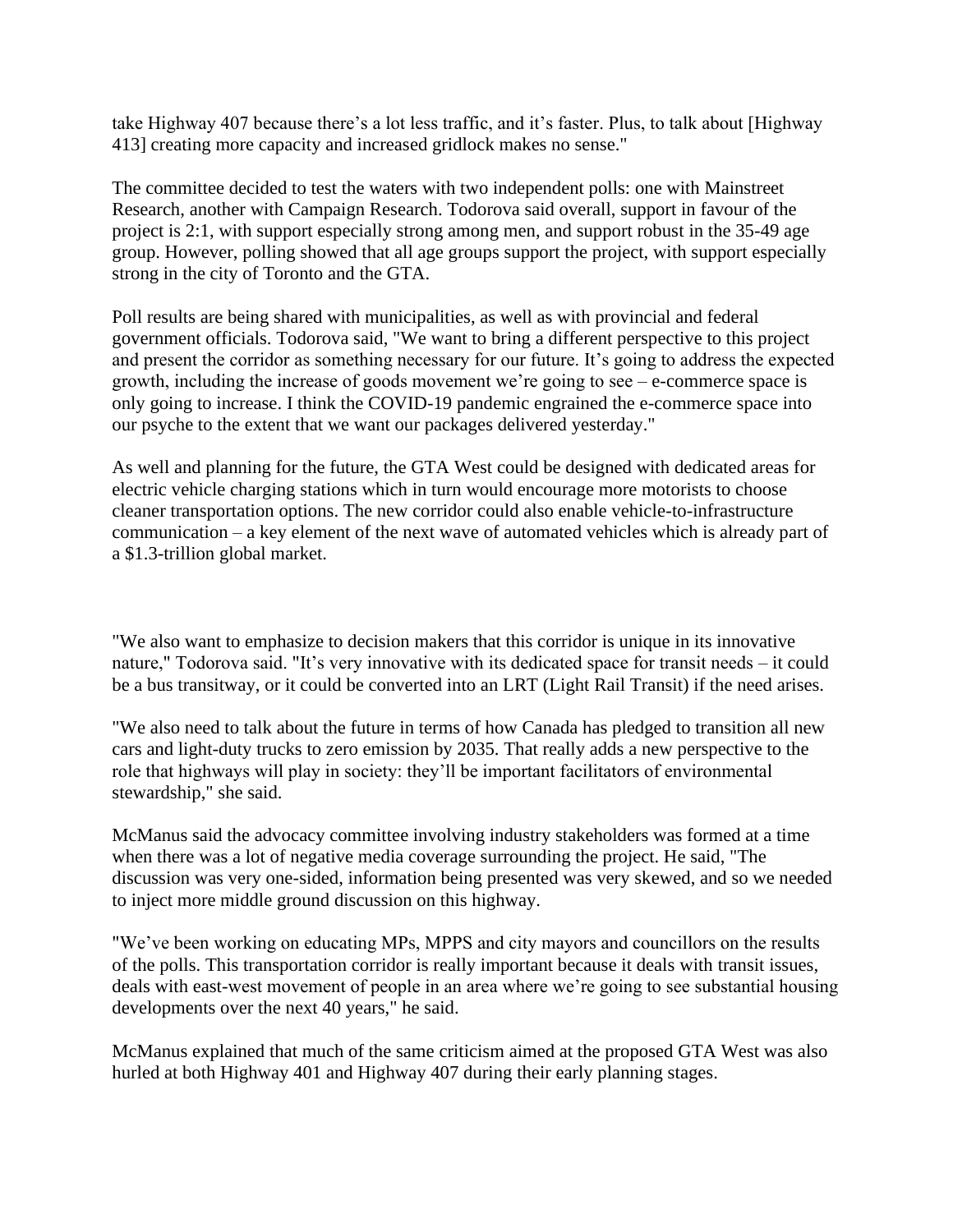"Highway 407 is an interesting case study because it went through very significant levels of opposition before Phase One was built, but then as subsequent phases were constructed there was very strong support both amongst the public and politicians. I think we're in the same boat now. But one of the things we're up against now is we're talking about a theoretical construction of a highway that's probably 10 or 15 years away from the construction process being concluded, as well as all of the housing and commercial developments that would go up in those areas that are currently farmers' fields," McManus said.

"I got my first company car in 1986," added Smith, "and it had a bumper sticker that read, '407 in '87'. It took until 1992 for it to start and it wasn't finished until 2020. Can you imagine what Highway 401 would be like without Highway 407?

"Robert Bradford *wrote Keep Ontario Moving: The History of Roads and Road Building in Ontario* (2015), and he came across articles in the *Toronto Star* calling for the firing of the Minister of Highways because he spoke about building highways in cow pastures – and that was Highway 401," Smith said.

#### **ACCORDING TO THE GTA WEST CORRIDOR PLAN, A NEW 400-SERIES HIGHWAY AND TRANSITWAY WOULD SIGNIFICANTLY REDUCE TRAVEL TIMES FOR DRIVERS IN YORK, PEEL AND HALTON REGIONS.**

#### **GTA WEST NO NEWCOMER**

According to Smith, GTA West is not a sudden knee-jerk reaction, but rather a solution with a long history. "The Liberal government froze the land 15 years ago, but hadn't finalized the routes. So that's one of the problems – they had three separate routes. The farmers who own the land say, 'I'm not going to build on my land, or develop it, or sell it or even do any improvements knowing that next week, you may come along and say, you're being expropriated.' They're saying, 'Let me know if my land is tied up or not. Release me from this freezing.'"

Todorova also speaks to the environmental-related questions surrounding the GTA West corridor, stating that "to everyone's credit, environmental assessments today are much more advanced than when they went through rural land during Highway 401 construction…(and) when they were building Highway 401 and the QEW and other significant highway infrastructure across Ontario, there were always voices that said, 'This highway is not necessary, it's going to be detrimental to everyone. It's not going to save time.' But here we are, decades later: can you imagine life without Highway 401? Can you imagine gridlock if we did not have Highway 407? So I think people sometimes take infrastructure for granted."